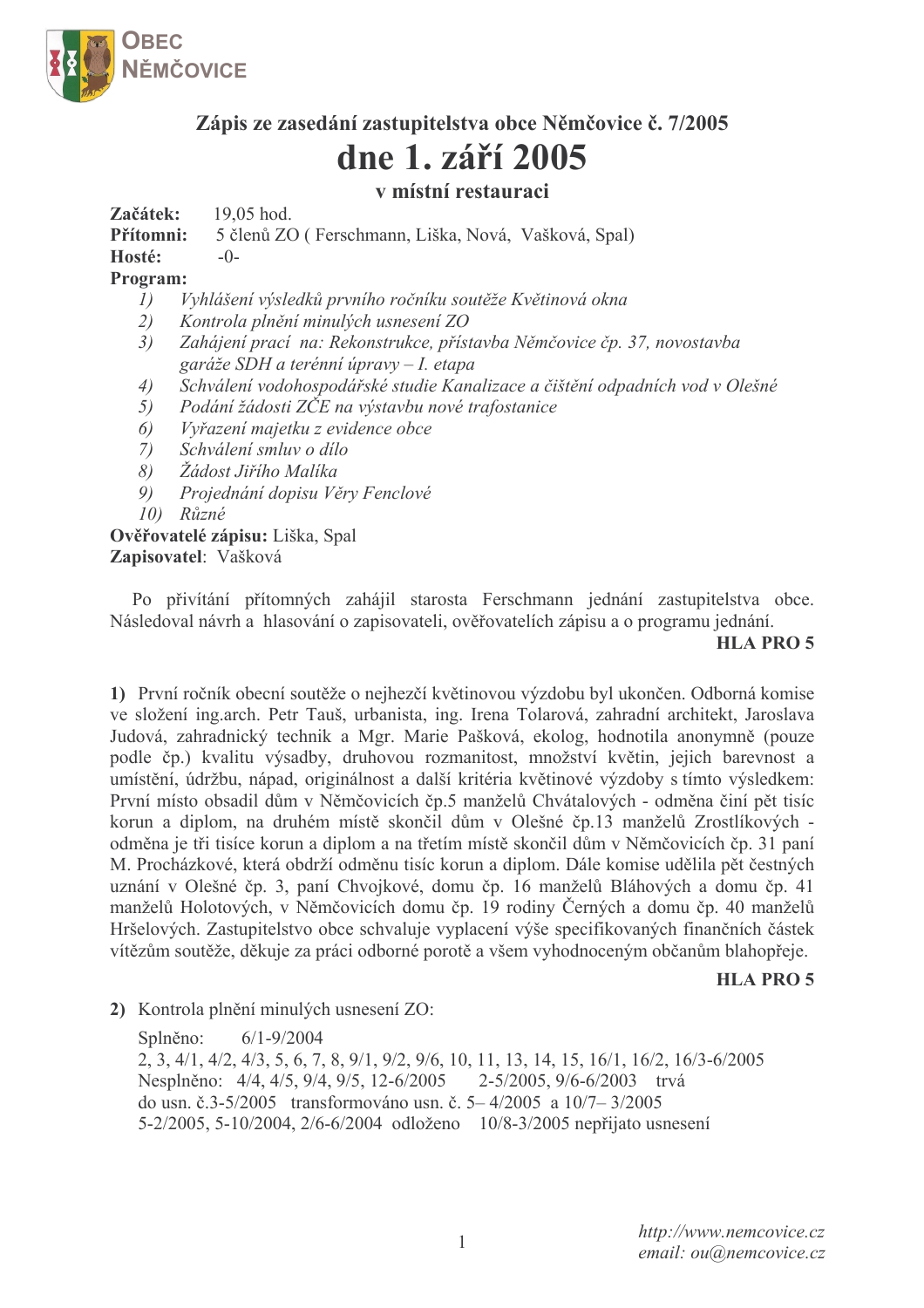3) Zastupitelstvo obce schvaluje zahájení první etapy prací podle schválené projektové dokumentace akce: Rekonstrukce, přístavba Němčovice čp. 37, novostavba garáže SDH a terénní úpravy, která bude financována z dotace od PK z programu POV ve výši 335 tis. Kč. Na akci je vydáno pravomocné stavební povolení.

#### **HLA PRO 5**

4) Zastupitelstvo obce schvaluje předloženou vodohospodářskou studii: Kanalizace a čistění odpadních vod v obci Olešná, kterou vypracoval ing. V. Chvátal.

#### **HLA PRO 5**

5) Zastupitelstvo schvaluje postup dojednaný mezi zástupci ZČE a starostou obce o zavedení elektřiny k víceúčelové nádrži v Němčovicích a podání žádosti o vybudování nové trafostanice k posílení kapacity sítě v obci.

#### **HLA PRO 5**

6) Účetní paní Vašková podala návrh na vyřazení majetku z evidence obce – fotoaparátu OLYMPUS, poškozeného vodou a jehož oprava je podle posudku značkové opravny neekonomická.

#### **HLA PRO 5**

- 7) Zastupitelstvo obce schvaluje uzavření těchto smluv o dílo:
	- 7.1) Petr Cipra, lesní mechanizátor, předmět smlouvy kácení nelesní zeleně ve výši 15.000,-- Kč vč. DPH
	- 7.2) Montyfaj s.r.o., stavební firma, předmět smlouvy I. etapa novostavba garáže SDH a přístavba OÚ ve výši 320.000,-- Kč vč. DPH
	- 7.3) Karel Lukeš, Autodoprava, zemní práce, předmět smlouvy terénní práce ve výši 170.000,-- Kč vč. DPH
	- 7.4) Bohumír Malecha CESSMA, předmět smlouvy oprava místních komunikací ve výši 650.306,,- Kč vč. DPH

#### **HLA PRO 5**

8) Zastupitelstvo projednalo žádost pana Jiřího Malíka z Němčovic o odprodej demontované plechové garáže. Žádost byla schválena za částku 1.000,-- Kč s podmínkou, že předmětem prodeje budou nejvíce zkorodované díly garáže.

#### **HLA PRO 5**

9) Starosta přečet dopis paní Věry Fenclové z Němčovic a informoval zastupitele o provedených opatřeních na základě výzvy stěžovatelky o odstranění plotu z jejího pozemku. Zastupitelstvo obce s tímto postupem souhlasí a schvaluje odpověd, kterou zaslal starosta stěžovatelce

#### **HLA PRO 5**

#### Zastupitelstvo obce schvaluje:

- vyplacení finančních odměn v květinové soutěži podle čl. 1